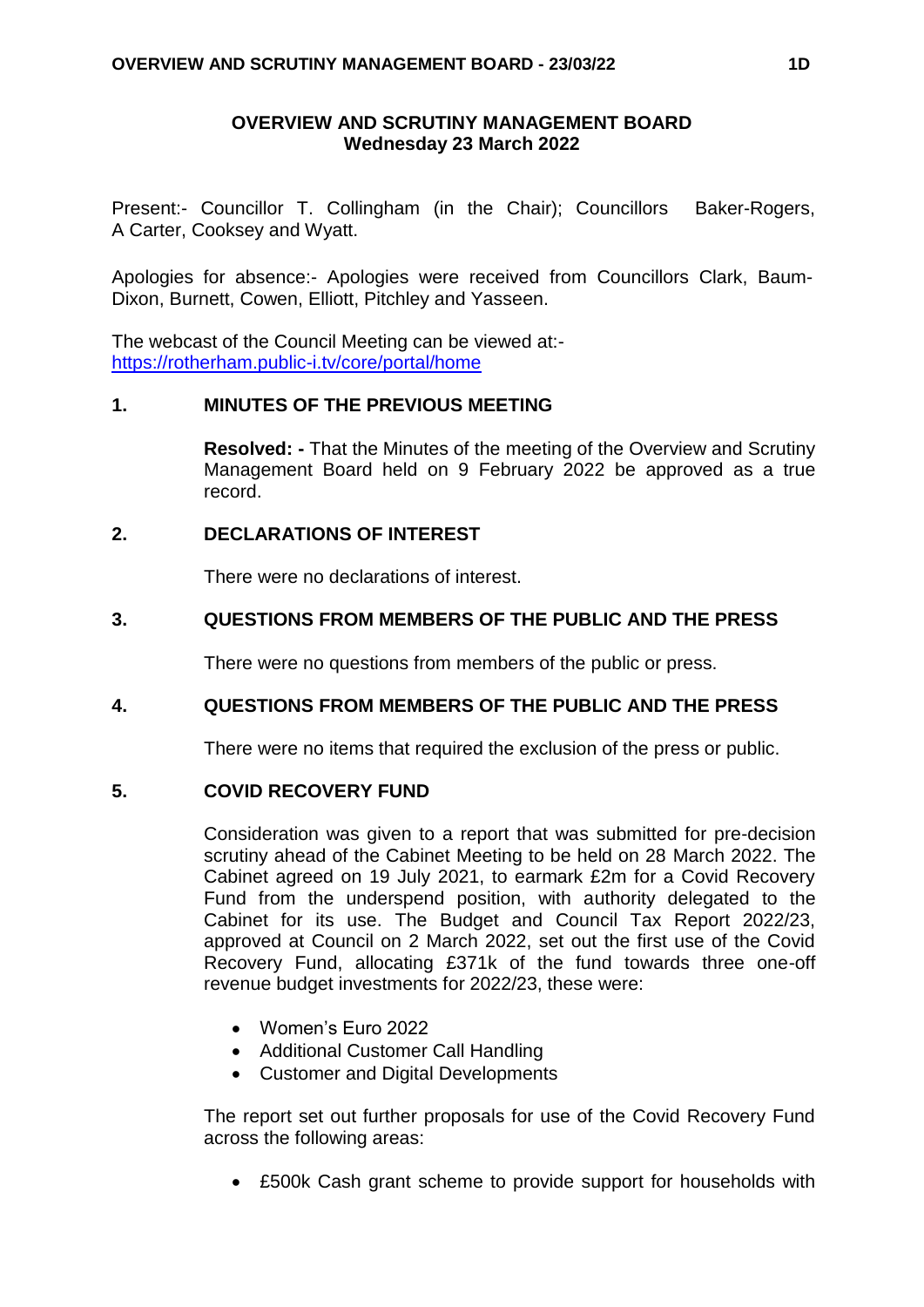the rising cost of energy bills.

- £300k additional funding to top up the Councils Discretionary Housing Payments fund. £100k to support cultural recovery events and opportunities that will enable people to reconnect.
- £50k to facilitate the administration of these proposals.

The remaining funding of £679k was to be retained within the Covid Recovery Fund so that further support could be targeted at issues that arise as the course of the borough's recovery from Covid continued.

The Leader of the Council, Cllr Chris Read, introduced the item. It was recognised that many residents faced acute financial pressures which had emerged post-pandemic, including rising inflation and energy prices. It was outlined that £500k would be set aside to help those most in need, identifying that approximately 2000 households would be eligible for a one-off payment of £250 to assist with energy bills. Financial advice would also sit alongside this scheme, and it was anticipated that most of those eligible for payment would already be working with advice services.

A further £300k had been allocated to Discretionary Housing Payments, which provided financial support to those in private or social housing who required assistance to pay their rent. It was anticipated that more people would face increasing financial difficulties in rented accommodation and the additional funds gave further resilience to address issues as they arose.

An additional top-up of £100k had been allocated to support events, recognising the importance of encouraging people to socialise and interact in their communities post-pandemic. It was reported anecdotally that levels of participation had fallen, particularly for older people. There were concerns that lower levels of engagement may mean that more vulnerable people were isolated with consequent impacts on health and well-being. The additional funds gave greater capacity to support future events and community engagement, including those organised to celebrate the forthcoming Jubilee.

The remaining £679k would be held to support any future covid-recovery issues and would be subject to on-going monitoring to ensure a flexible response should further cost of living pressures arise.

In respect of assistance with energy costs, it was asked if support would be rolled out during winter months when energy use and bills would be greater. It was outlined that the criteria would focus on those in acute crisis. It was anticipated that the majority of those eligible would be referred by advice services and/or apply online. This process would be "light touch", but evidence of financial hardship would need to be provided. The scheme would be subject to review however, it was important to move swiftly to respond to imminent price rises in April.

Details were asked of the application process and if support would be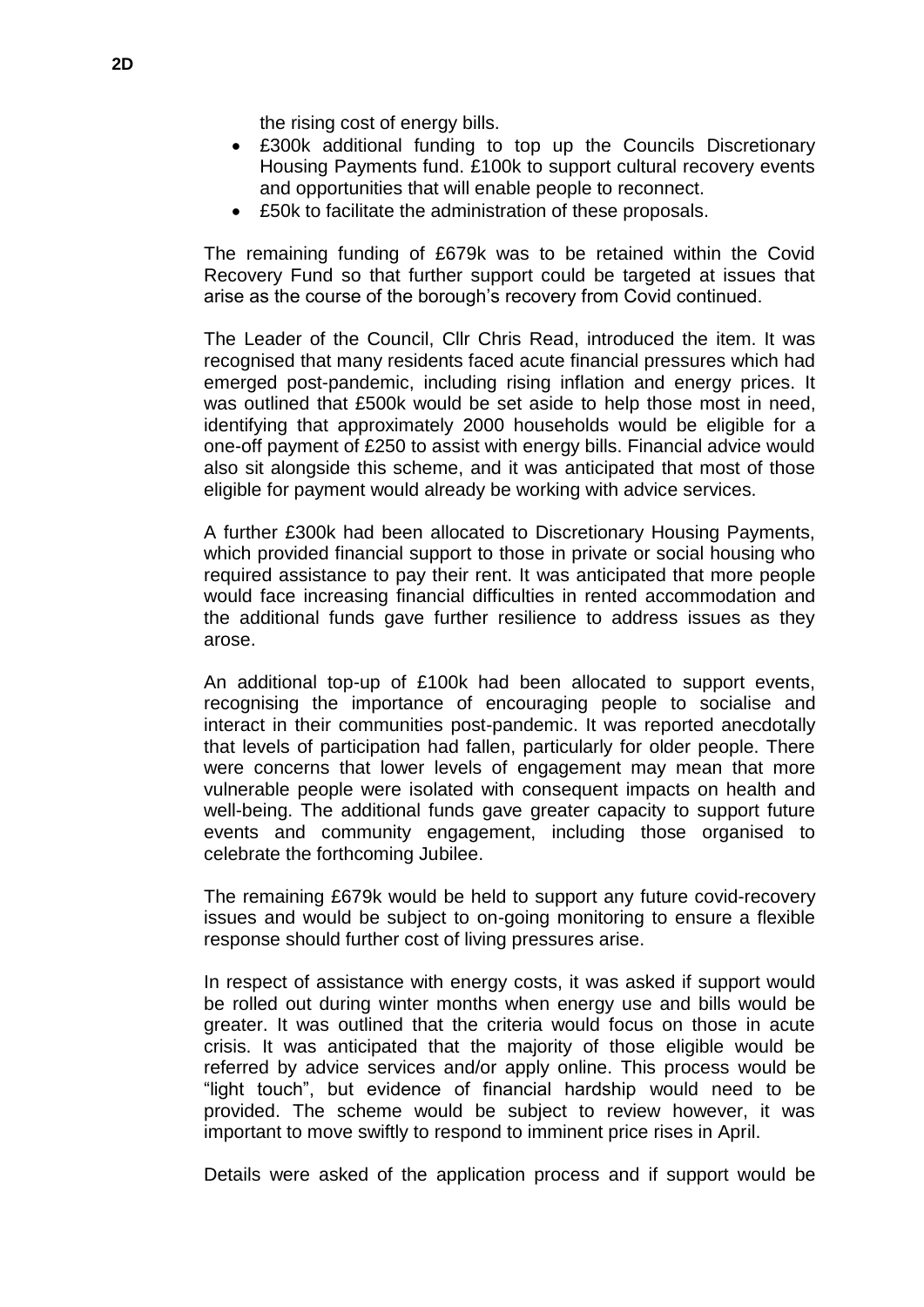given to those who were unable to apply online. It was confirmed that face-to-face and telephone support would be available as well as publicising via voluntary and community sector channels.

Clarification was sought on the eligibility criteria and if homeowners or people who may not claim benefits could apply for assistance as inflation, rising interest rates and energy costs would also have an impact on their living standards. It was explained that assistance with energy costs would be available to eligible households regardless of tenure, however discretionary housing payments were only payable to those in rented accommodation. The wider impact on households, including owneroccupiers would be monitored and proposals brought back if appropriate.

The committee welcomed the proposals outlined in the report. It was explained that the fund was not time limited and was to be used at the discretion of the Council to support the borough's post-covid recovery.

Further details were asked about events to celebrate the Jubilee. It was outlined that there would be a central event arranged in Clifton Park with small-scale events being organised in parishes and neighbourhood. Clarification was sought on the application process for small grants and assurance was given that this would be circulated at the earliest opportunity.

# **Resolved: -**

- 1) That Cabinet be advised that the recommendations be supported.
- 2) That guidance is issued as soon as is practicable on the application process for community events.

# **6. SOCIAL VALUE ANNUAL REPORT**

Consideration was given to a report that was submitted for pre-decision scrutiny ahead of the Cabinet Meeting to be held on 28 March 2022. This is the second annual report to be submitted since adoption of the Social Value Policy in 2019.

The aim of the Social Value Policy was to maximise the local impact of the Council's spend:

- Raising the living standards of Rotherham residents and commitment to working towards the Living Wage Foundation Living Wage.
- Increasing the proportion of the Council's expenditure which went to local businesses and providers.
- Building social value into all council contracts and maximise the impact gained from every pound spent, through the introduction of a rigorous system for assessing and measuring social value.
- Commit to the principle of co-designing services wherever possible.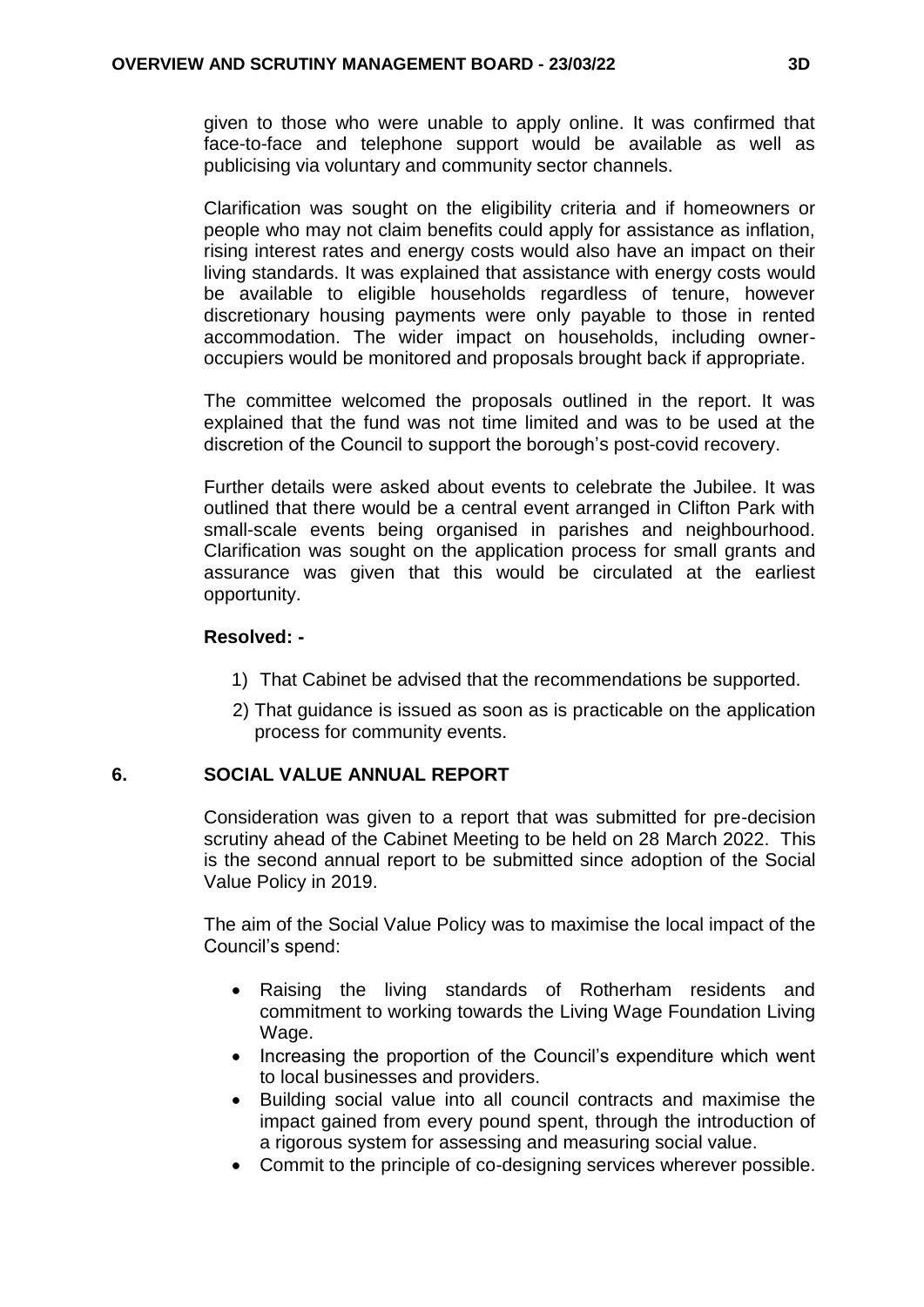The report outlined that the Council had either achieved or made progress against the commitments agreed in February 2021. These included:

- The Social Value Commissioning Toolkit was in the final stages of development and about to be rolled out.
- Accreditation as a "Living Wage Employer" was awarded in September.
- Anchor networks development was underway with key partners building on the commitments from the partnership Social Value Charter.
- The Council was positively engaged in the development of social value policy and practice in the Mayoral Combined Authority (MCA).
- A workshop was held to explore further community wealth building opportunities.
- An event has been held to engage with suppliers. This provided real examples of good practice in social value. The event will be repeated on an annual basis.

The Leader of the Council introduced the report with contributions from the Chief Executive and officers. It was outlined that this was the second full year of the commitment with significant progress being made. It was noted that the benefits of this policy may take some time to realise as changes may occur over the course of contracts. The Leader put on record the achievement of "real living wage" accreditation and noted that over 3000 people in Rotherham had directly benefited from this status.

The contribution of the Rotherham Together Partnership to this agenda was ongoing but progress had been hampered by the pandemic. The Leader drew attention to positive developments with the MCA with regards to procurement and business grants which supported social value principles and net zero commitments.

The Chief Executive and Leader noted the contribution of the Head of Procurement to this agenda and her work with partners in developing the Council's approach, including the Social Value Portal.

Since the last annual report, commitment has been secured from local businesses, taking the principles of social value into their organisations. Consideration has been given to how the Council commissions its services and contractual arrangements. Work was also underway the MCA across the sub-region to ensure that a joint approach underpinned commissioning and procurement activities. Work has been undertaken to identify community wealth opportunities to identify with business where there were gaps in types of organisations, products or services. Audits had evidenced that a greater number of contracts were being procured locally.

Further information was provided on the impact of the policy, which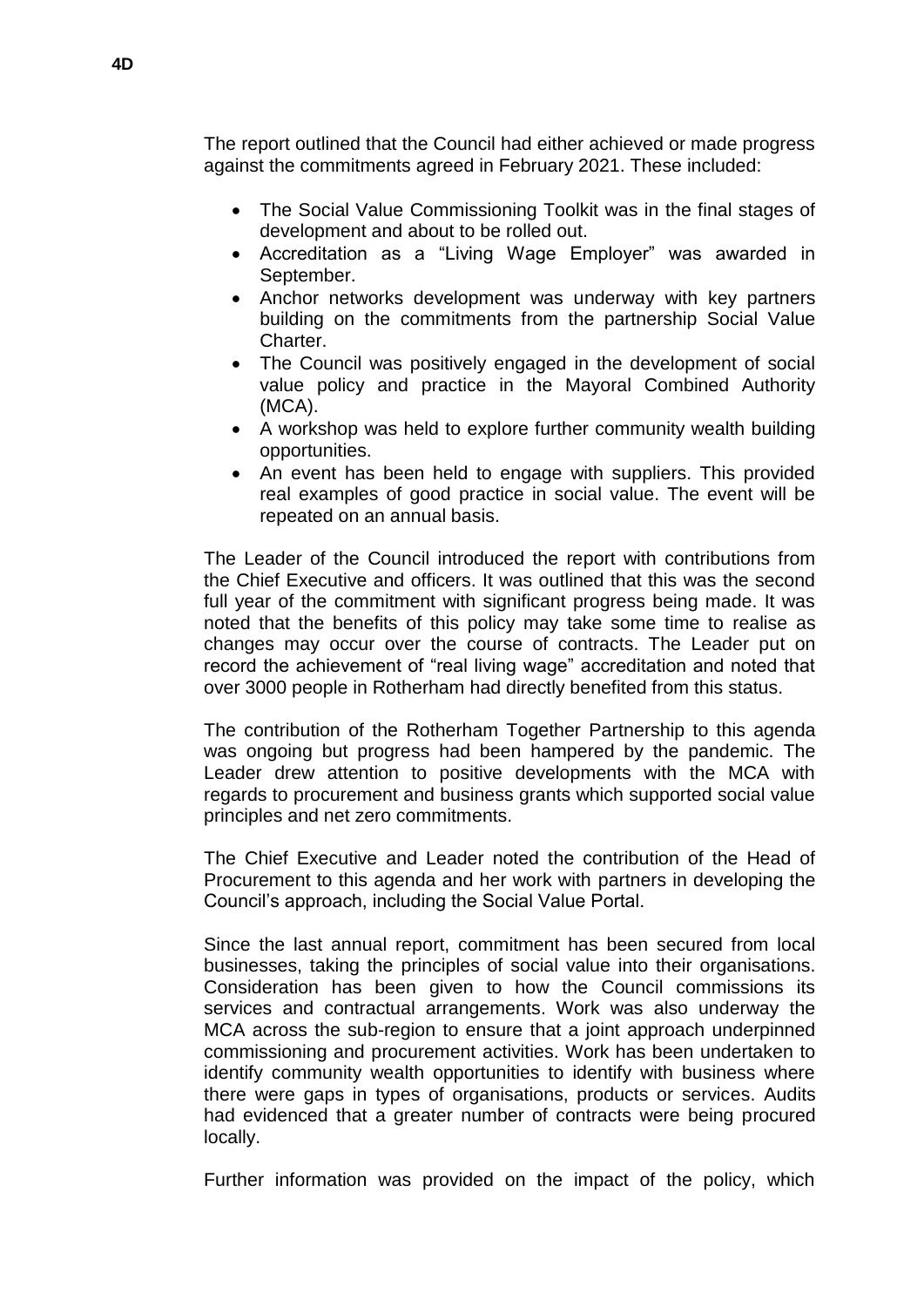included greater numbers of people in employment and apprenticeships. It was noted that the high-level figures did not reflect fully the positive changes made as a result of the policy. This would be addressed in future annual reports.

Over the next twelve months, the Council would remain fully committed to this agenda and work closely with anchor institutions such as South Yorkshire Police, colleges and the hospital to ensure that a similar approach was taken to maximise local spend and opportunities.

Clarification was sought on how the achievements compared with the original aims of the policy, and how benefits to Rotherham residents was demonstrated. The roll out of the real living wage and number of people accessing employment or training opportunities from local contracts was cited as key performance indicators.

The Council's work with contractors and sub-contractors in achieving real living wage status was supported as were initiatives to engage business. Details were sought of how the Council could influence those local business who it did not contract with. It was explained that events had been organised with local business champions and peer networks showcasing good working standards and practices and the benefits for their business and the wider community. A further question was asked about the influence the Council had with non-local contractors. It was outlined that the expectation that national providers would comply with social value principles was the same as local businesses. The Council and its partners proactively shared information with local businesses about contracts and commissioning to build economies of scale or create opportunities for diversification.

It was noted that many contracts were borough wide, however, it was also noted that some contracts would be provided in specific localities. It was asked if certain areas in greater need were targeted for initiatives which could increase social value. It was noted that particularly with localitybased contracts, businesses had explored how they could add social value locally, particularly jobs and skills and engaging with the voluntary and community sector.

The non-contractual contributions of businesses to local communities was cited, with a question ask how social responsibility and social capital could be captured. It was noted that the social value policy had clear targets to deliver wider benefits through its contractual and commissioning arrangements.

It was noted that key performance data was only available for part year and a request was made for updates to be provided to the committee. It was confirmed that this was available as data is captured on a quarterly basis.

Information was sought if there had been a change in the numbers and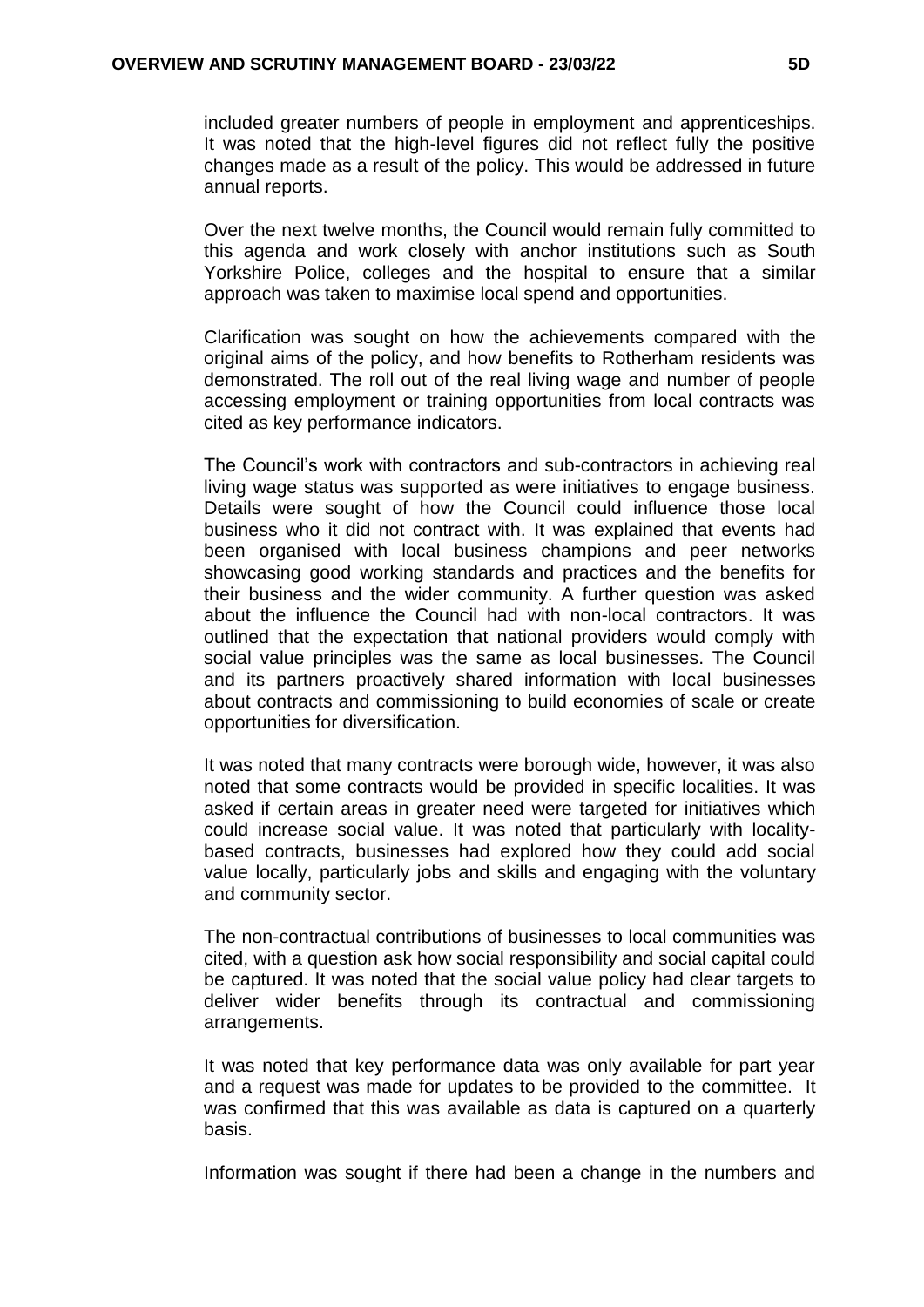types of businesses seeking contracts and was there evidence of a change in approach in respect of national businesses. With some national providers, it was noted that discussions had taken place to ensure that there was a local social value benefit specific to Rotherham (e.g. apprenticeships or skills training). Early market engagements was also taking place to ensure that businesses understood social value prior to bid submission so businesses were better placed to meet requirements.

It was clarified that the Council was not paying more for contracts through its commitment to social value objectives, rather that it was an expectation on business to engage with this agenda as part of their contractual arrangements. Acknowledging the Leader's opening statement, it was noted that the outcomes from the adoption of a social value policy may take some time to realise and asked that further work be undertaken to demonstrate the benefits.

### **Resolved: -**

- 1. That Cabinet be advised that the recommendations be supported.
- 2. That consideration be given to how the impact of the Social Value strategy is demonstrated in future annual reports.
- 3. That consideration is given to how businesses and voluntary/community organisations' contribution to 'social responsibility' is captured.
- 4. That a further report is submitted to OSMB in six months outlining mid-year position.

# **7. DIGITAL STRATEGY - PROGRESS REPORT**

The Cabinet Member for Corporate Services, Community Safety and Finance introduced the item. Consideration was given to a report providing an update on the progress on the delivery of the Digital Strategy. The strategy was first considered by this committee prior to its approval by Cabinet in February 2021. It asked that a progress report be submitted in twelve months.

The report detailed progress against four main strands of the strategy which were as follows:

- Digital Collaboration;
- Digital Customer Services;
- Digital Borough;
- Digital Workforce.

It was noted that the effect of and continued response to the pandemic had impacted on what had achieved. Despite these pressures, the report outlined areas of delivery which included: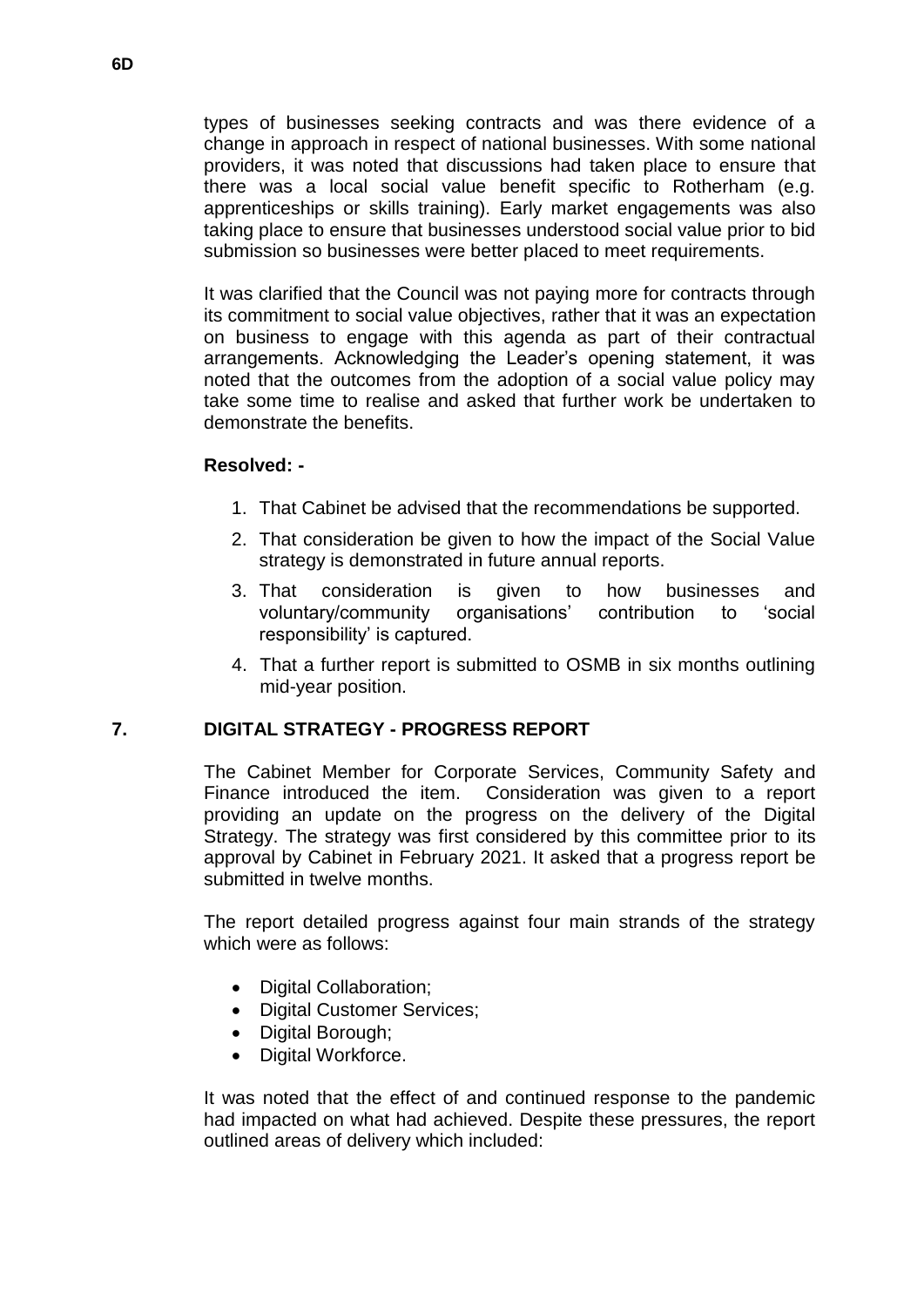- a) Full upgrade of the 'People's Network' which had seen the installation of new public access computers in all libraries.
- b) Establishment of a digital inclusion programme, working alongside the voluntary and community sector and other partners, including Health.
- c) Development of telephony automation to better direct calls made to the general enquiries number.
- d) Facilitated the commercial investment and delivery of full fibre connectivity across the Rotherham district over the next two years.
- e) Extension of Microsoft Teams to support collaborative working with external partners, other local authorities and suppliers.
- f) An agreed installation programme of 'hybrid meeting' technology across the Council's accommodation portfolio.
- g) A complete upgrade to the Council's servers and databases to ensure they were secure, compliant and remain fully supported. It was noted that the Council had been awarded PSN accreditation.

Reference was made to the "People's Network" and how residents could access services particularly if there was no library in their immediate vicinity. The Assistant Director of Customer, Information and Digital Services outlined the work that was taking place to extend digital inclusion across neighbourhoods, including those areas not covered by libraries and with specific communities who may have higher levels of digital exclusion. The programme aimed to better understand what digital inclusion 'looked like' in Rotherham, the reasons why people experienced digital exclusion and tailor services accordingly to meet identified gaps. The Head of Digital Services highlighted that work was underway with Housing Services to connect Neighbourhood Centres and ensure wider coverage, details of which would be circulated to members of this committee.

Clarification was sought on what progress had been made to ensure that disabled people were not excluded digitally. The digital inclusion programme would look specifically at the needs of certain resident groups, including disabled people. The outcomes of the research and consultation with groups and residents would be fed into the strategy and inform future actions.

Further details were sought of how hybrid meeting would be rolled out and if elected members could participate remotely (for example if they could not attend meetings due to illness). The Democratic Services Manager confirmed that the technology for hybrid meetings was to be rolled out. However, clarification was given that elected members could only participate in decision making meetings by attending in person. It was clarified that external agencies would be able to participate in Council meetings through hybrid technology as their physical attendance was not required as part of the decision-making process. The Democratic Services Manager committed to seeking further details.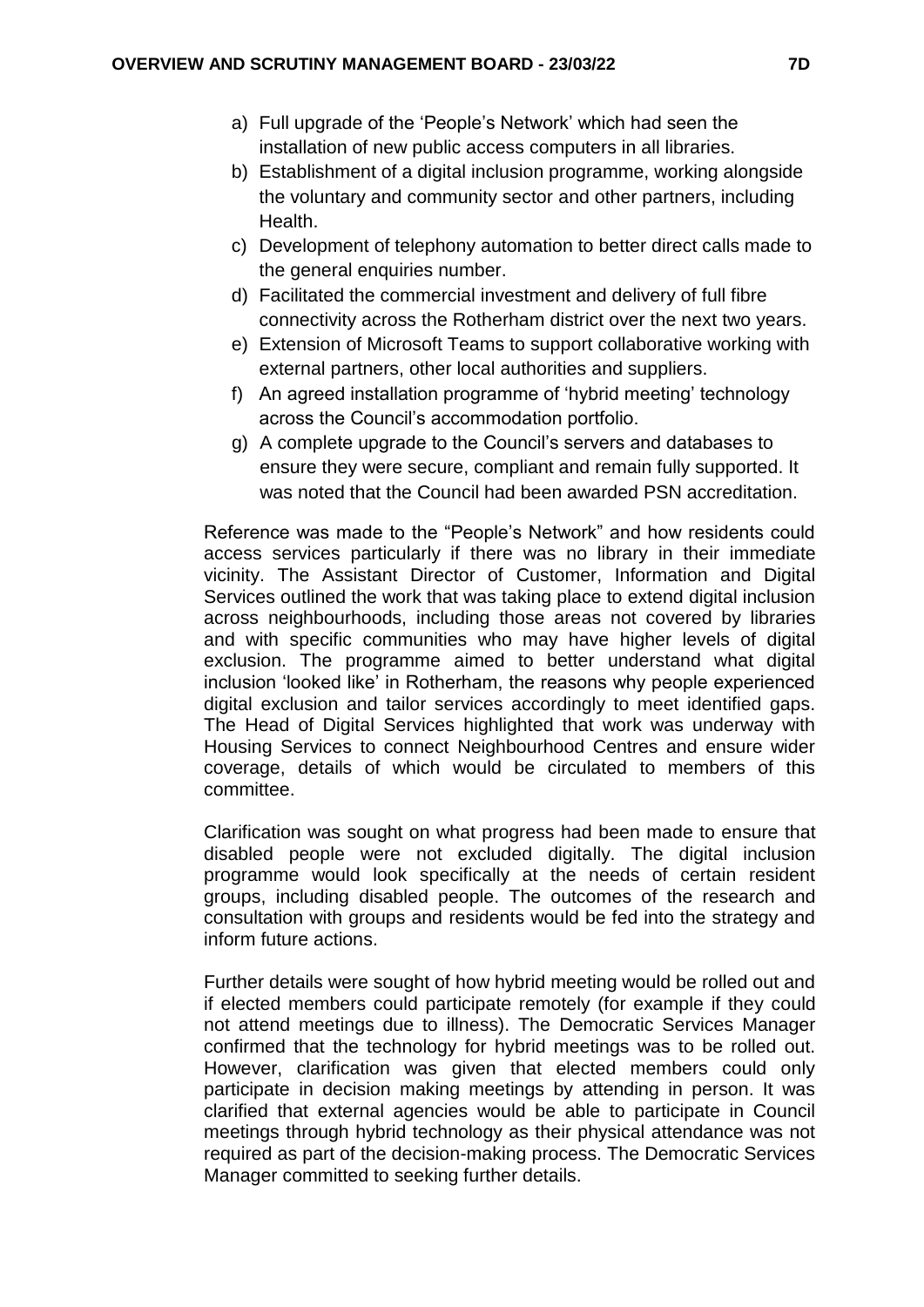It was noted that investments had been made to improve call-handlings and customer services and it was asked what this would mean for customers contacting the Council by telephone. It was outlined that customers who were able to access services digitally were being encouraged to do so. However, it was recognised that some customers would still require face-to-face or telephone contact. More services were being moved online but as processes embed, there was still a need for call-handlers to respond to demand. There had been an analysis of the types of call, length of wait etc, with a view to piloting initiatives to improve the customer experience. This included a call-back facility which had been received positively, reducing the number of people in queues. It was noted that call volume had increased as services re-opened following the pandemic.

It was noted that a greater number of services and appointments would be accessed through online forms. However, an example was given that some booking systems were difficult to navigate and resulted in the customer having to call the service directly. Details were sought on whether this issue was widespread and what were the plans for improving the user experience. It was acknowledged that the system in question was out-of-date and was in need of improvement. Examples were given of developments in other services such as booking bulky waste collection it was anticipated that the learning from such initiatives would be applied across the Council.

Options for extending website accessibility were explored including the use of webchat. A major focus of the strategy was supporting those who were unable to access digital services and were reliant on telephone contact. Digital chat would be considered however, the priority was to reduce waiting times for those customers using telephones who were often more vulnerable. A further question was asked about the provision of accessible software (speech-to-text, filters etc) and if this had been considered. Significant work has been undertaken to test the accessibility of the website which had been monitored by external assessors recently, scoring 97% rating on its accessibility scale. Customers with specific access requirements have worked with officers to offer feedback and guidance on website development and it was highlighted that officers were open to receiving suggestions about future improvements and examples of good practice.

Further details were sought on how easy it was to use mobile technologies to access services and if there was a 'casework' system for residents to report issues. It was outlined that there was an equivalent 'casework' system on the website under "Your Account" which was being developed. It was planned that more services would be accessed using this platform. In respect of mobile technology, it was highlighted that over 80% of the Council's website traffic was through mobile phones. Apps were being developed and piloted, including those with voice interaction.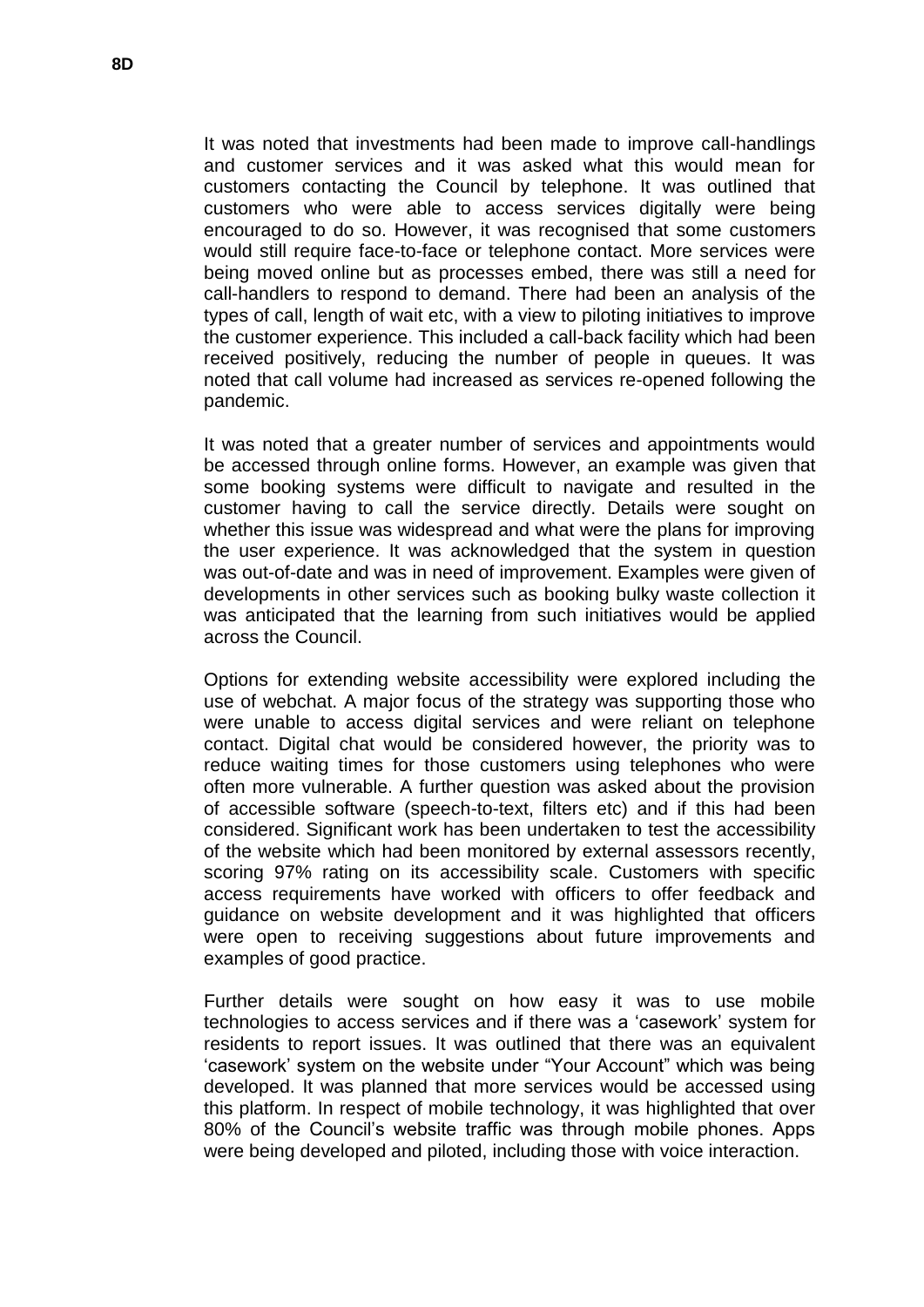#### **Resolved: -**

- 1) That the current progress on the delivery of the Digital Strategy is noted.
- 2) That an update is provided to this committee on the strategy's progress in twelve months.
- 3) That clarification is provided by the Democratic Services Manager on the roll-out of hybrid technology for meetings of the Council.

# **8. WORK PROGRAMME**

The Board considered its work programme and items for future prioritisation.

**Resolved: -** That the Work Programme be approved.

# **9. WORK IN PROGRESS - SELECT COMMISSIONS**

The Chair of Improving Places Select Commission and Vice-Chair of Improving Lives Select Commission provided an update of the work of their commissions.

#### **Resolved: -**

That the updates be noted.

# **10. FORWARD PLAN OF KEY DECISIONS - 1 MARCH 2022 - 31 MAY 2022**

The Board considered the Forward Plan of Key Decisions 1 March 2022 to 31 May 2022.

# **Resolved: -**

- 1) That the Forward Plan be noted.
- 2) That the Annual Housing Development Report 2022-23 and the Equality, Diversity and Inclusion Strategy be considered for predecision scrutiny at the meeting of 20 April 2022.

# **11. CALL-IN ISSUES**

There were no call-in issues.

# **12. URGENT BUSINESS**

There were no urgent items.

# **13. DATE AND TIME OF NEXT MEETING**